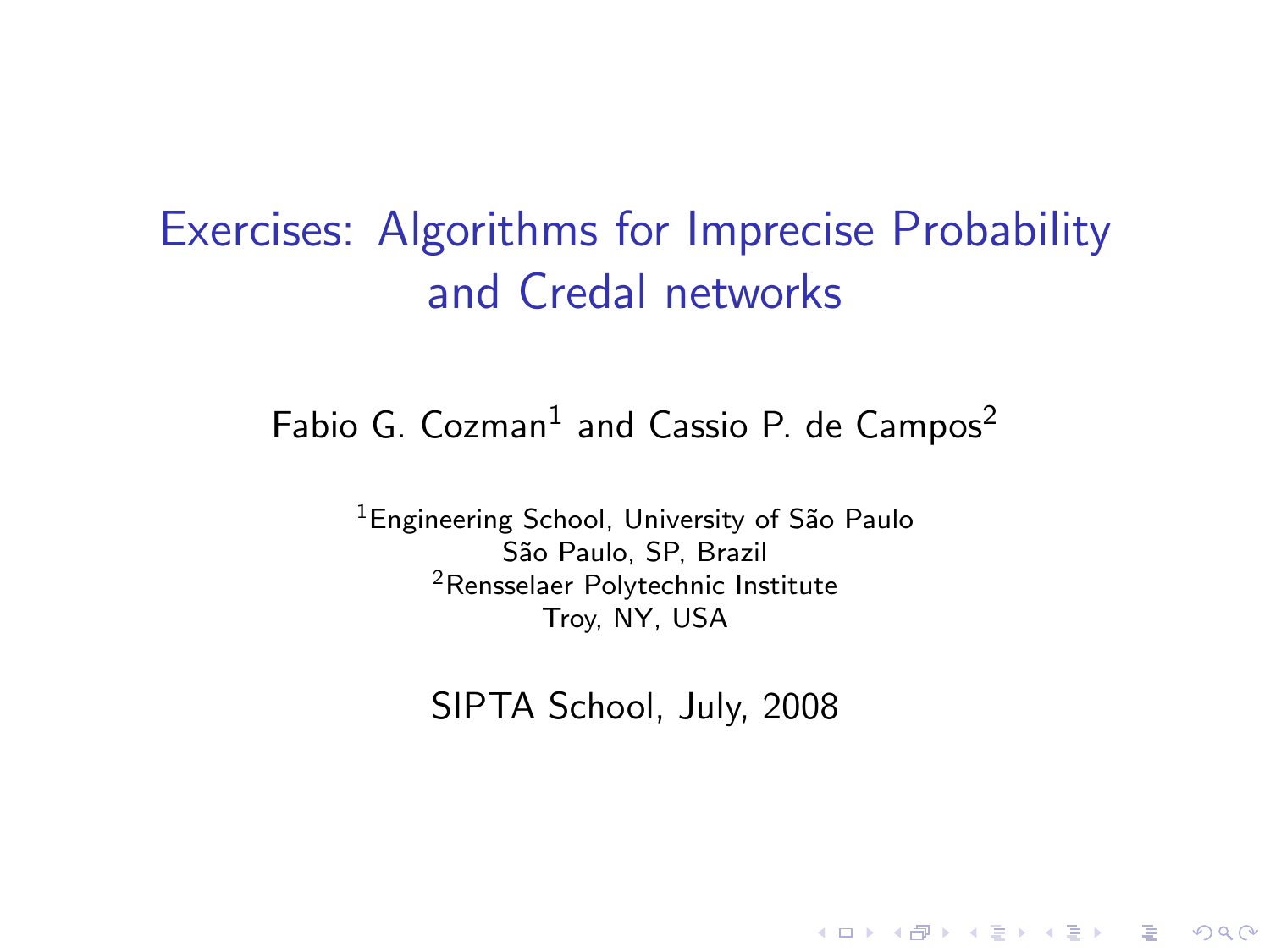Build linear program:

- $\blacktriangleright$   $P(A) \geq \alpha$ .
- $\blacktriangleright$  B  $\rightarrow$  C.
- $\blacktriangleright$   $P(B) = \beta$ .

Can you give bounds for  $P(A \wedge B \wedge C)$ ?

K ロ ▶ K @ ▶ K 할 > K 할 > 1 할 > 1 이익어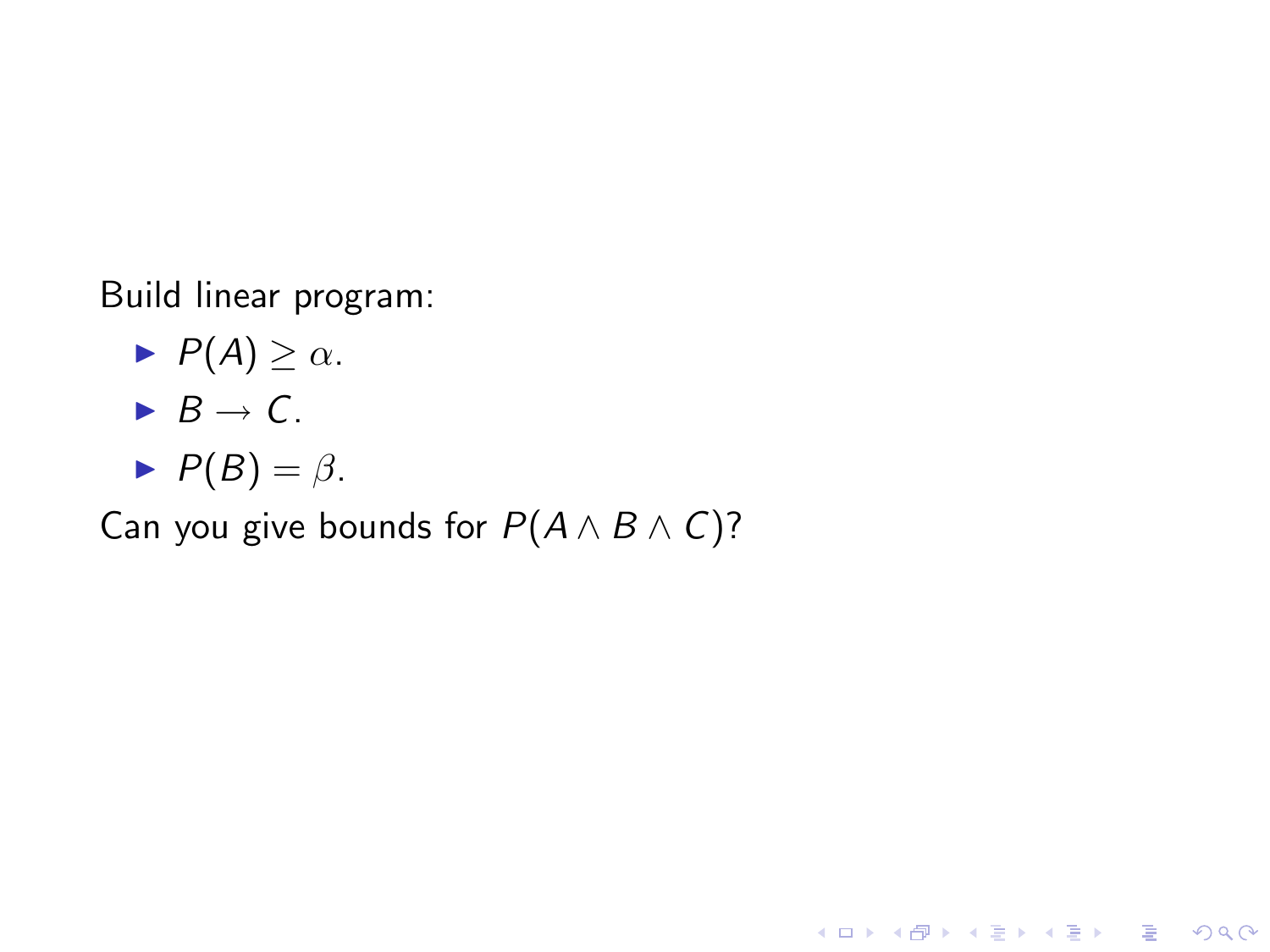Coletti and Scozzafava (1999).

- $\blacktriangleright$  Take  $H_1$ ,  $H_2$ ,  $H_3$ .
- Assume  $H_3 \subset H_1^c \cap H_2$ .
- Assessments  $P(H_1) = 1/2$ ,  $P(H_2) = 1/5$ ,  $P(H_3) = 1/8$ .

**KOD KARD KED KED E VOOR** 

Build linear program.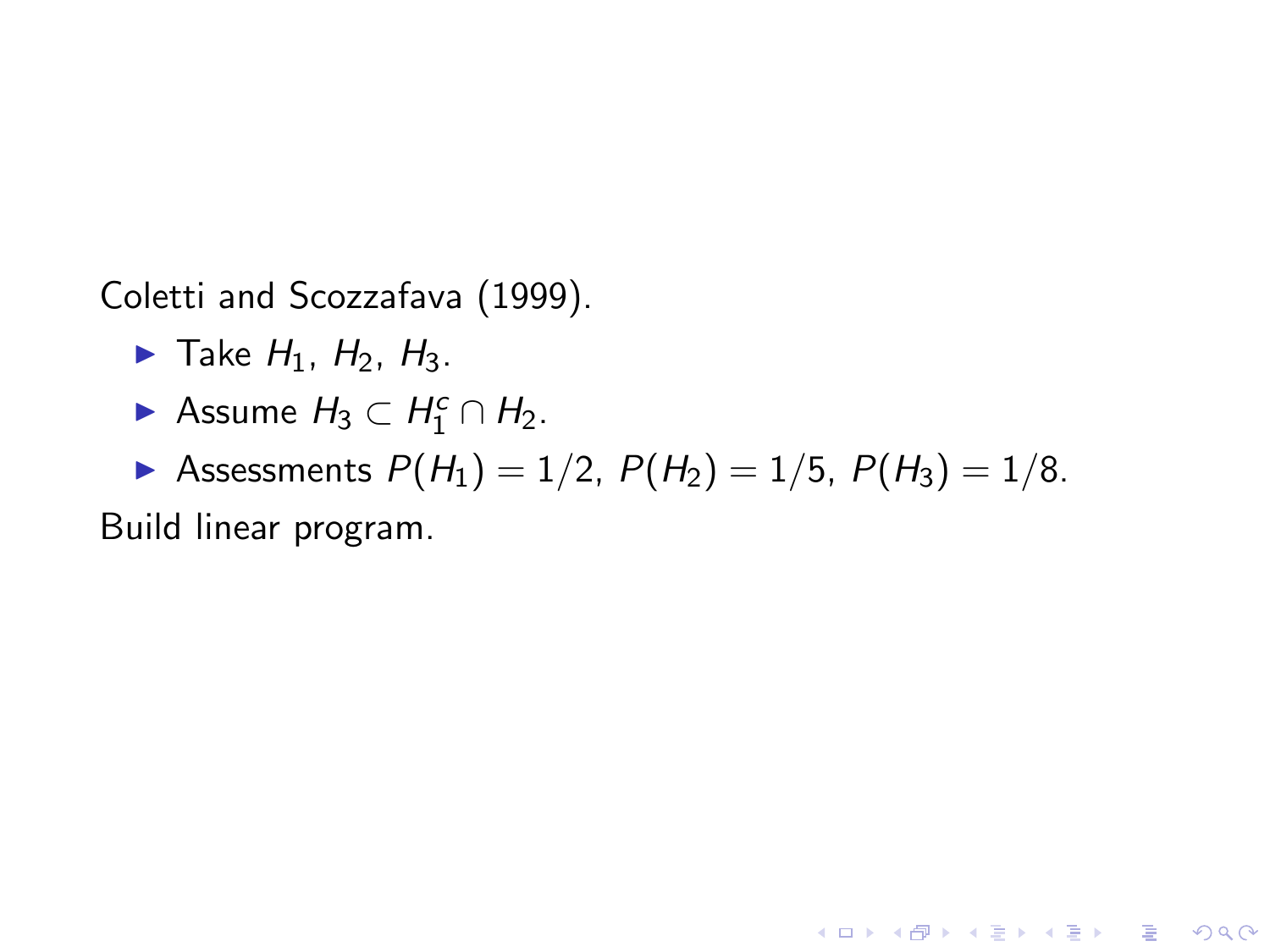Coletti and Scozzafava (1999).

- $\blacktriangleright$  Take  $H_1$ ,  $H_2$ ,  $H_3$ .
- Assume  $H_3 \subset H_1^c \cap H_2$ .
- Assessments  $P(H_1) = 1/2$ ,  $P(H_2) = 1/5$ ,  $P(H_3) = 1/8$ .

**KOD KARD KED KED E VOOR** 

$$
\blacktriangleright \text{ Also, } P(H_2|H_1 \cup H_2) \geq 1/2.
$$

Build linear program.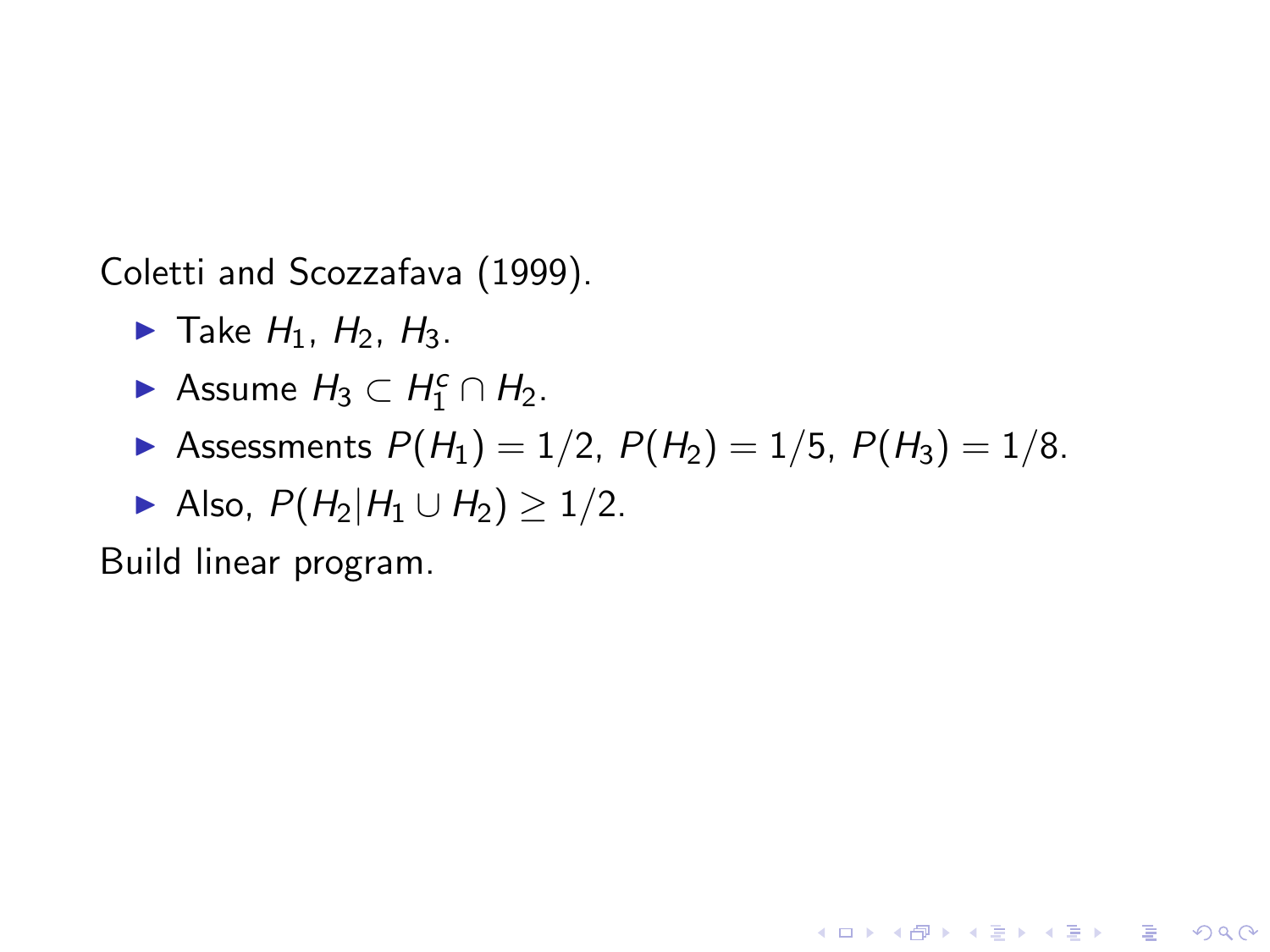- $\blacktriangleright$  Take  $H_1$ ,  $H_2$ ,  $H_3$ ,
- Assume  $H_3 \subset H_1^c \cap H_2$ .
- Assessments  $P(H_1) = 1/2$ ,  $P(H_2) = 1/5$ ,  $P(H_3) = 1/8$ .

Build linear program to compute  $P(H_1|H_1 \cup H_2)$ , applying the Charnes-Cooper transformation.

**KOD KARD KED KED E VOOR**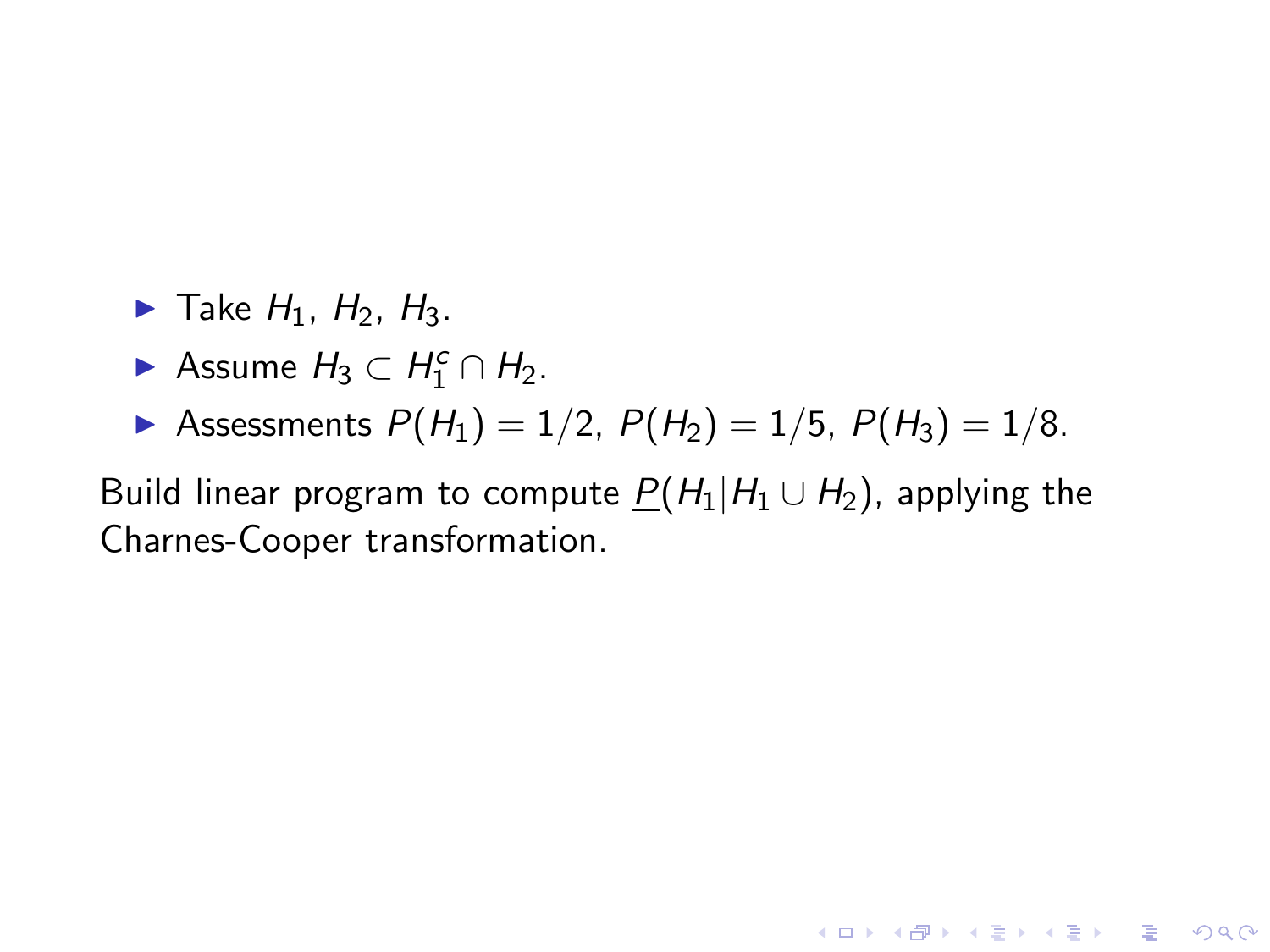Consider a variable X with 3 possible values  $x_1$ ,  $x_2$  and  $x_3$ . Suppose the following assessments are given:

$$
\rho(x_1) \le \rho(x_2) \le \rho(x_3) ;
$$
  
\n
$$
\rho(x_i) \ge 1/20 \quad \text{for } i \in \{1, 2, 3\} ;
$$
  
\n
$$
\rho(x_3|x_2 \cup x_3) \le 3/4.
$$

Show the credal set determined by these assessments in baricentric coordinates.

K ロ ▶ K @ ▶ K 할 > K 할 > 1 할 > 1 이익어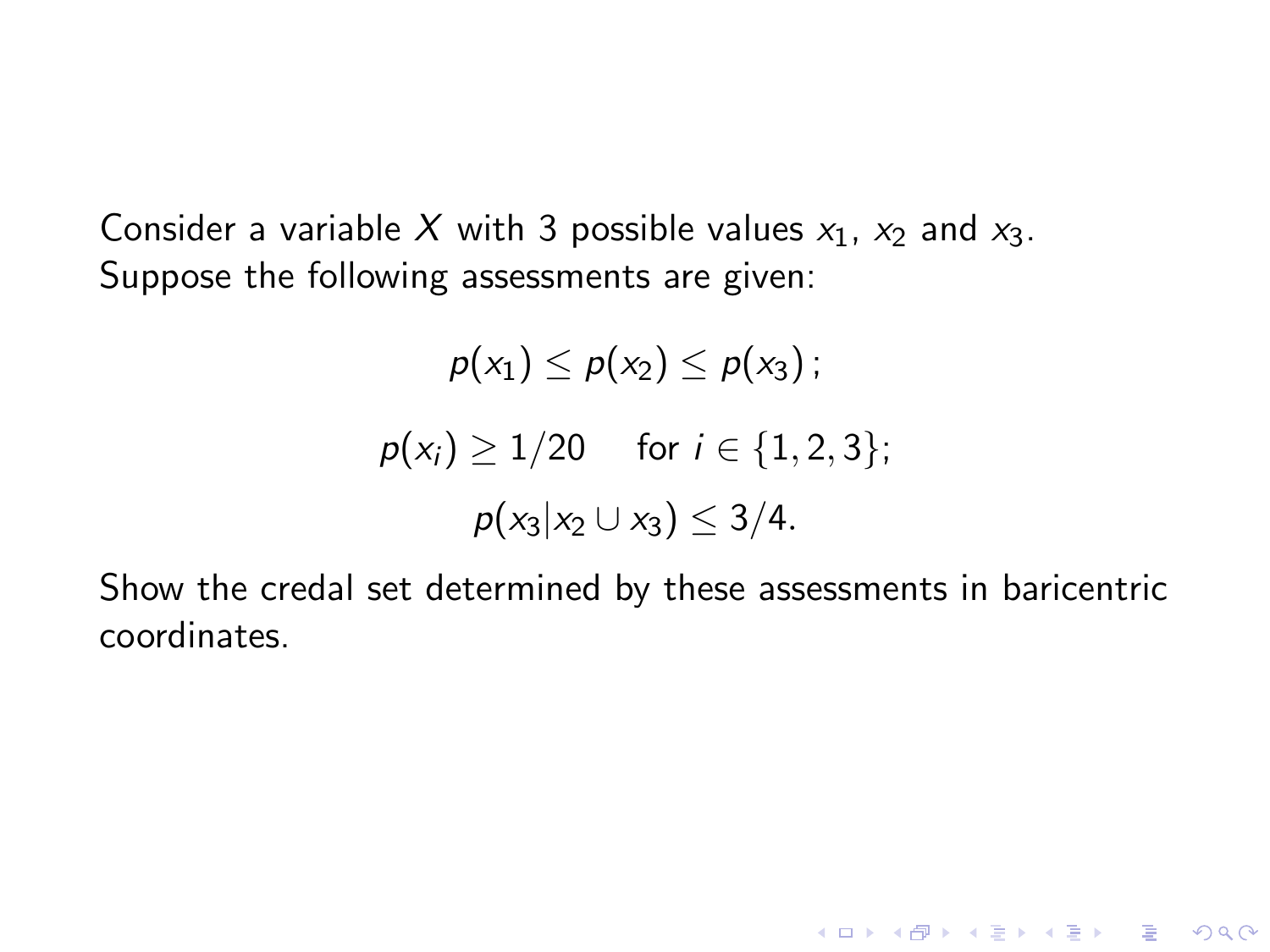Consider assessments:

- $\blacktriangleright$   $P(A) \geq 1/2$ .
- $\blacktriangleright$   $P(A^c \cap B^c) = 1/2$ .
- $\blacktriangleright$  P(C|A<sup>c</sup>  $\cap$  B) = 1/3.

What is the Krauss-Dubins representation? What is  $P(C|B)$ ? What is  $P(C^c|A^c \cap B)$ ?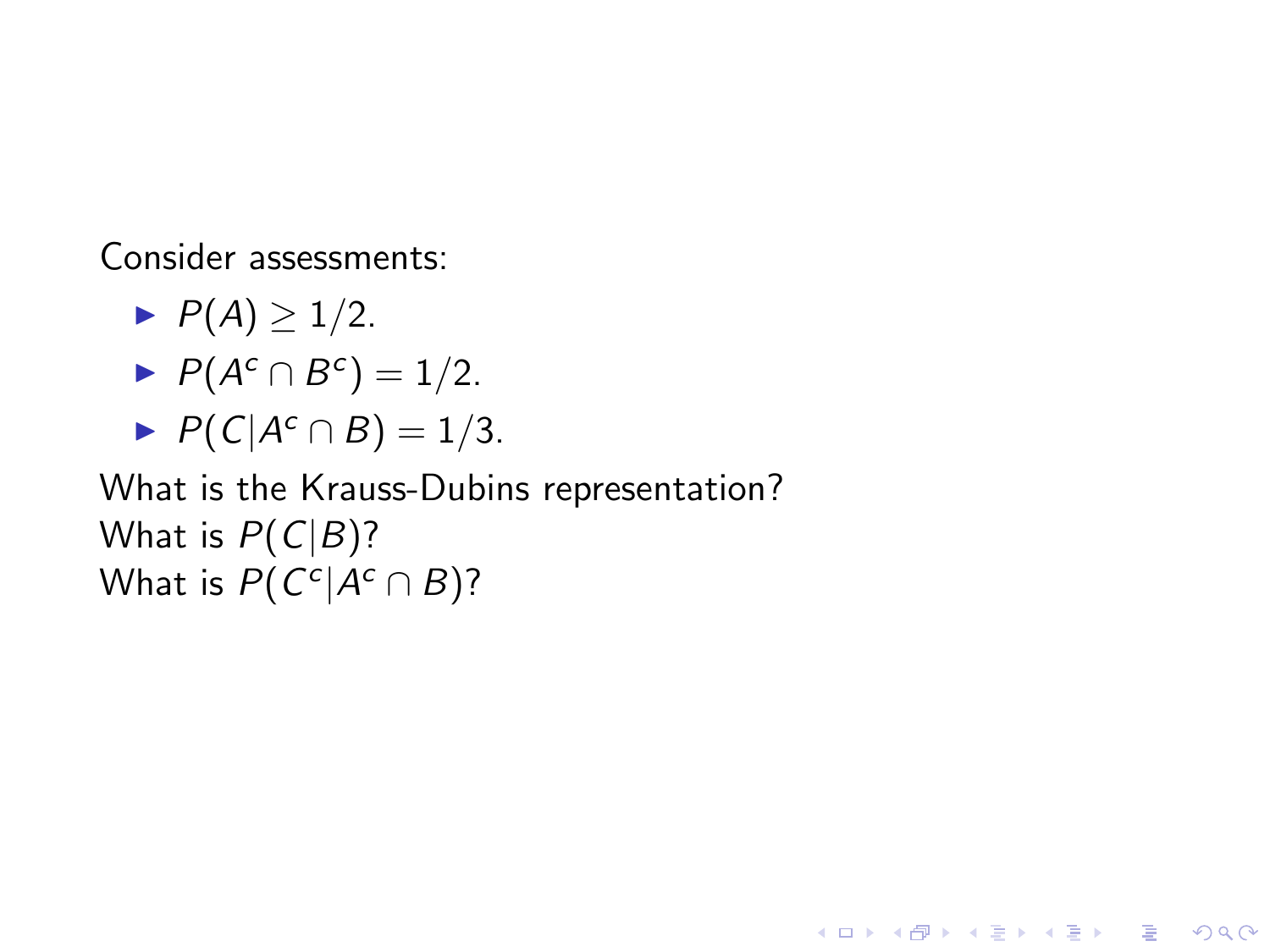If  $K(X)$  is an  $\epsilon$ -contaminated class, what are

## $E[f(X)], \quad \overline{E}[f(X)]$ ?

If  $P_0$  is always nonzero, what is

 $P(A|B)$ ,  $\overline{P}(A|B)$ ?

**KORK ERKER ADAM ADA** 

If one gives a measure  $L$  such that

 $L(\Omega) < 1$ ,

is this an  $\epsilon$ -contaminated class? If so, what are  $P_0$  and  $\epsilon$ ?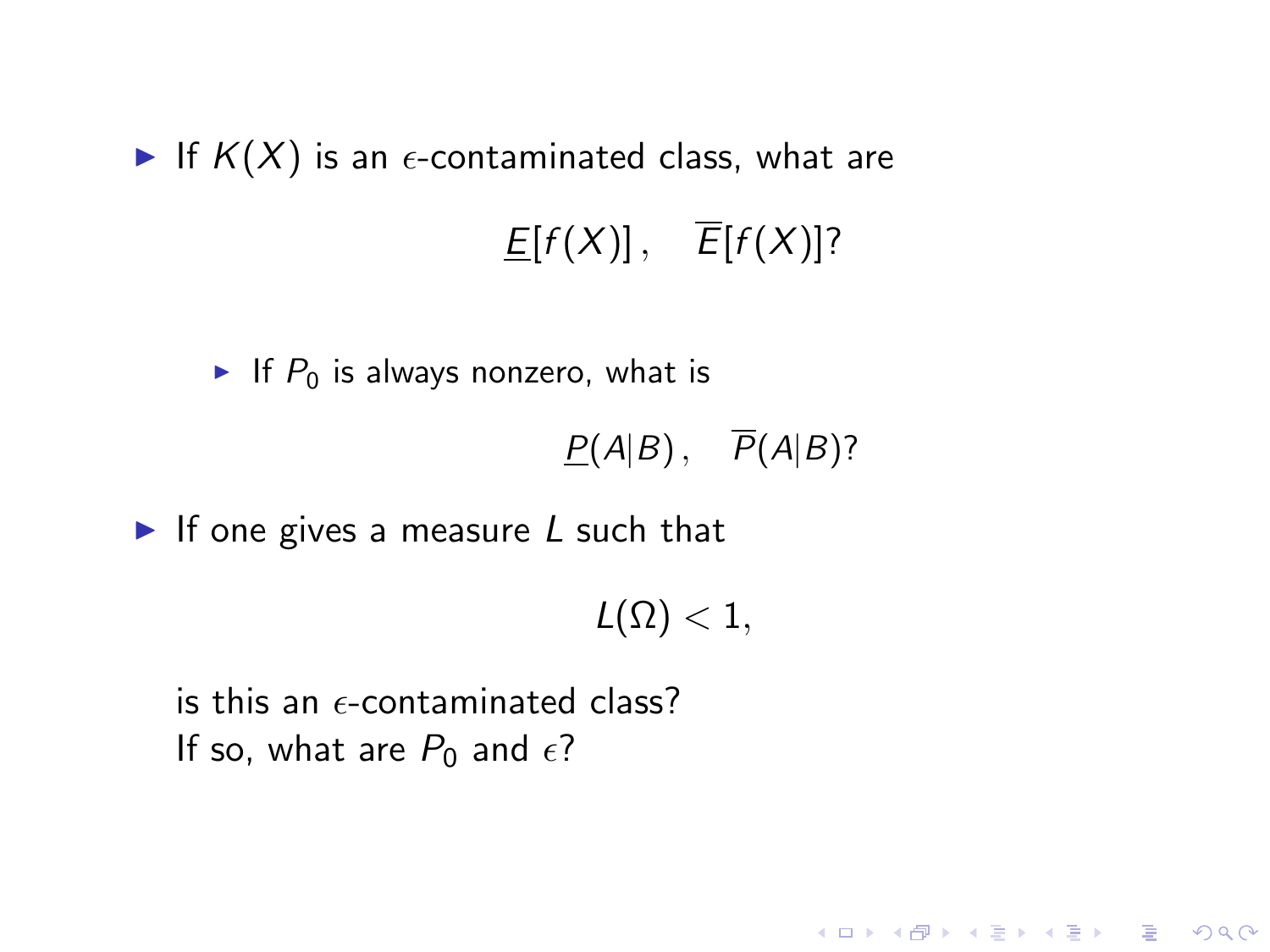Credal set 
$$
\{P_1, P_2\}
$$
:  
\n $P_1(s_1) = 1/8$ ,  $P_1(s_2) = 3/4$ ,  $P_1(s_3) = 1/8$ ,  
\n $P_2(s_1) = 3/4$ ,  $P_2(s_2) = 1/8$ ,  $P_2(s_3) = 1/8$ ,  
\nActs  $\{a_1, a_2, a_3\}$ :  
\n
$$
\frac{s_1}{a_1} \frac{s_2}{3} \frac{s_3}{4}
$$

 $a_1$  3 3 4  $a_2$  2.5 3.5 5  $a_3$  1 5 4.

K ロ ▶ K @ ▶ K 할 ▶ K 할 ▶ | 할 | ⊙Q @

Which one to select?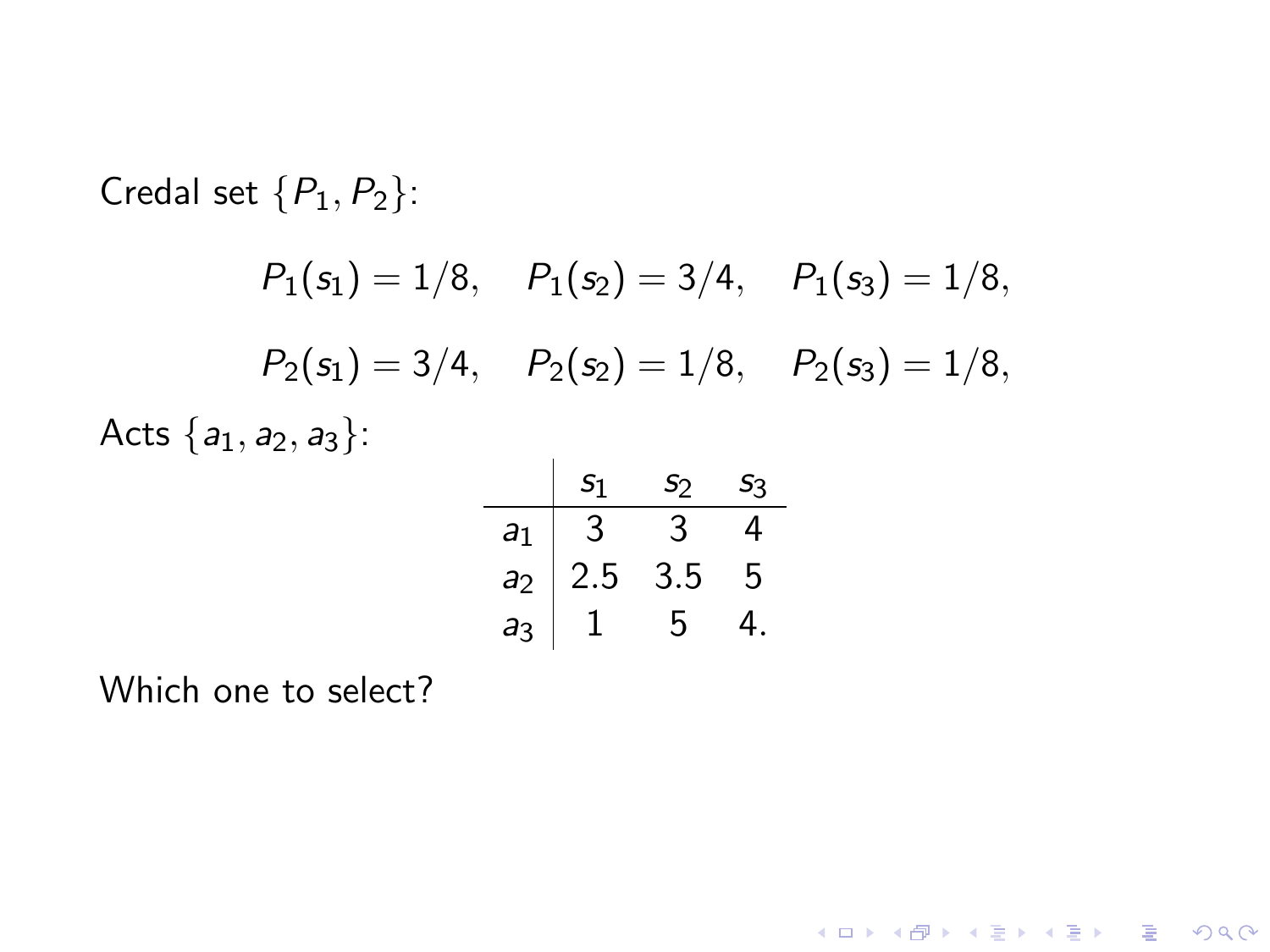Credal set 
$$
\{P_1, P_2\}
$$
:  
\n $P_1(s_1) = 1/8$ ,  $P_1(s_2) = 3/4$ ,  $P_1(s_3) = 1/8$ ,  
\n $P_2(s_1) = 3/4$ ,  $P_2(s_2) = 1/8$ ,  $P_2(s_3) = 1/8$ ,  
\nActs  $\{a_1, a_2, a_3\}$ :  
\n $\begin{array}{c|cc}\n & s_1 & s_2 & s_3 \\
\hline\na_1 & 3 & 3 & 4 \\
a_2 & 2.5 & 3.5 & 5 \\
a_3 & 1 & 5 & 4\n\end{array}$ 

K ロ ▶ K @ ▶ K 할 ▶ K 할 ▶ | 할 | © 9 Q @

Which one to select? And if we take convex hull of credal set?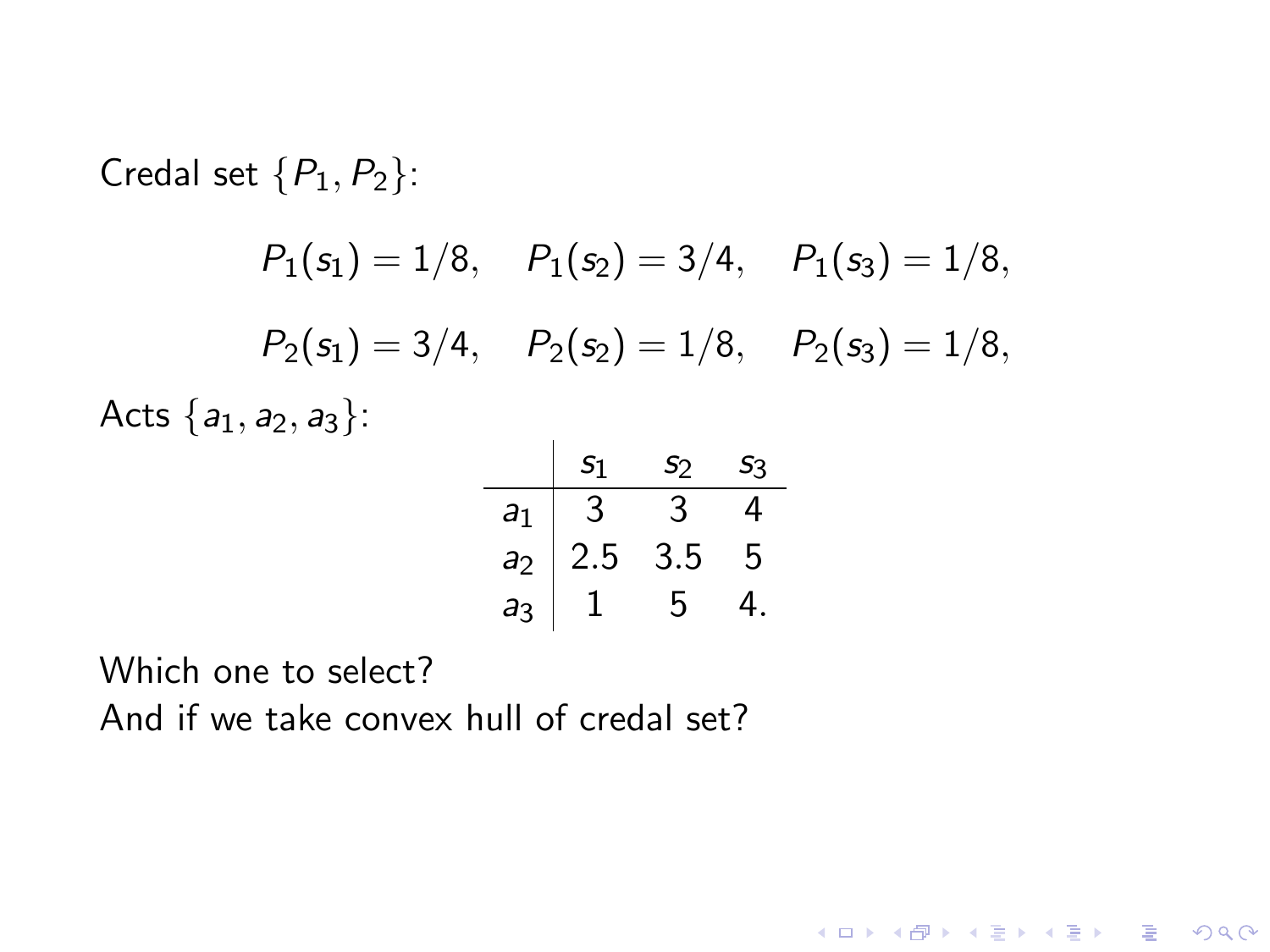$\blacktriangleright$  Show: The Markov condition implies

$$
p(X_1,\ldots,X_n)=\prod_i p(X_i|pa(X_i)).
$$

K ロ ▶ K @ ▶ K 할 ▶ K 할 ▶ ... 할 ... 9 Q Q ·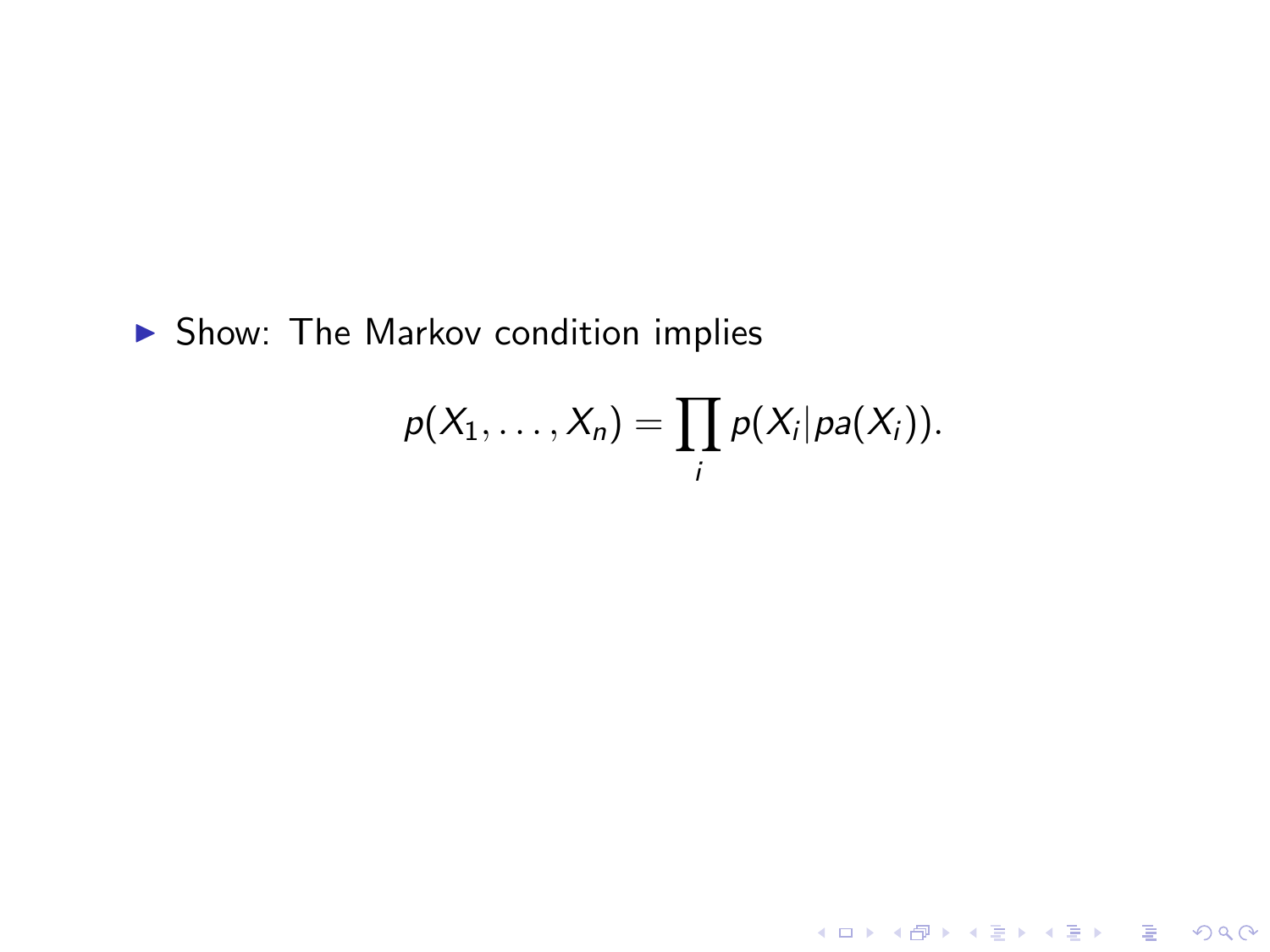- $\triangleright$  Evaluate  $p(a|e)$  using the Bayesian network just defined. Count the number of multiplications that you need to find the solution.
- Find arg max<sub>A,C|d</sub>  $p(A, C|d)$  using the same Bayesian network.
- $\triangleright$  Using the following Bayesian network, verify which are true:  $(A \perp \perp H|F)$ ,  $(G \perp \perp F|C)$ ,  $(G \perp \perp F|A)$ ,  $(B \perp \perp F|A, D)$ ,  $(G \perp \perp H|F)$ .

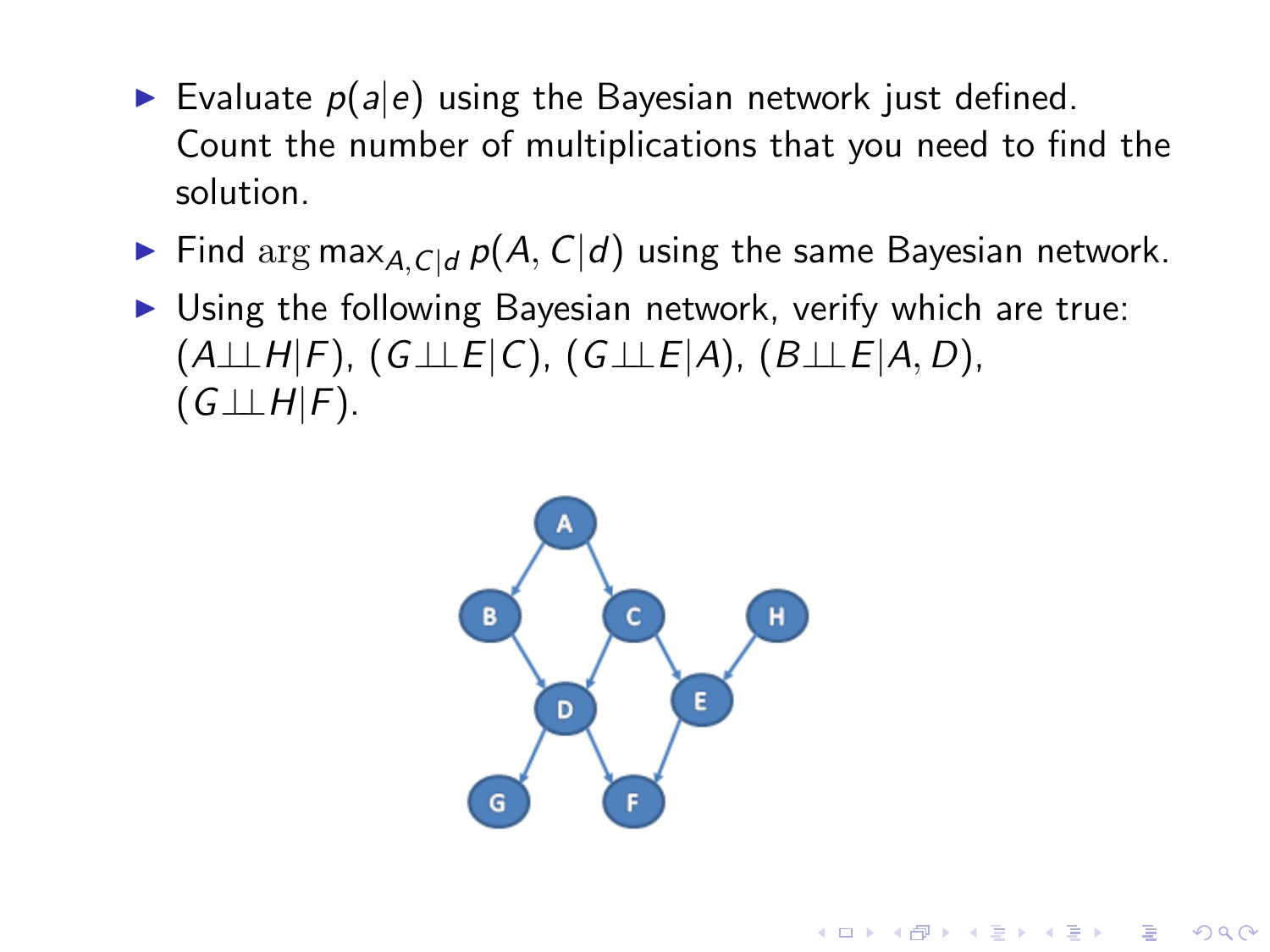- $\triangleright$  Give a set of independence relations that can be encoded using a Bayesian network (and show such network) but cannot be encoded using a Markov Random Field.
- $\triangleright$  Use maximum likelihood to estimate the parameters of the following Bayesian network.
- Repeat using a Dirichlet model with  $s = 1$  and uniform  $\tau(X|pa(X)).$

$$
p(x|pa(X)) = \frac{n_{x,pa(X)} + s \cdot \tau(x|pa(X))}{n_{pa(X)} + s}
$$



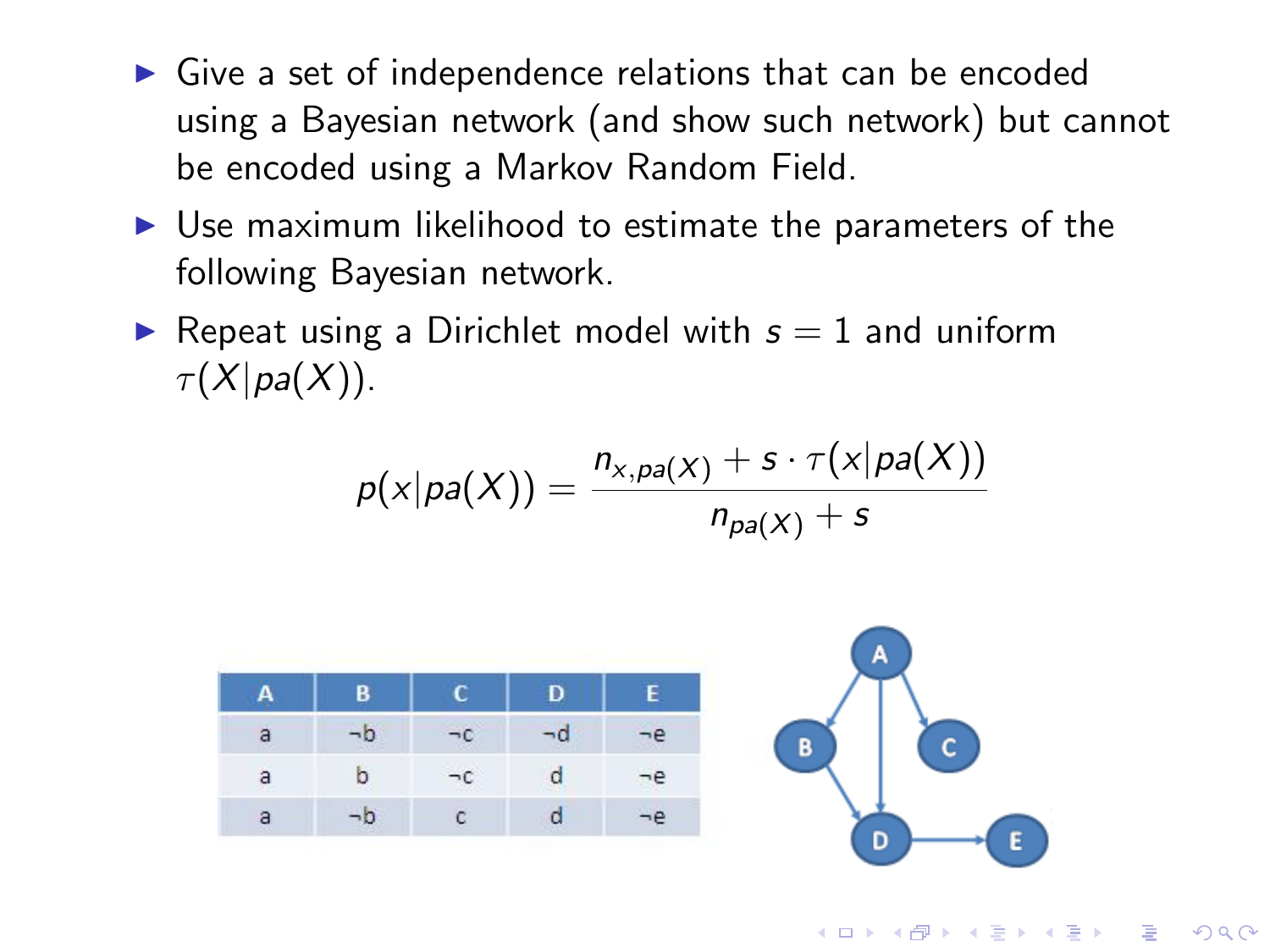Evaluate  $\bar{p}(a|e)$  using the following credal network.



$$
p(a) \in [0.1, 0.3], p(c|a) = 0.5, p(c|\neg a) = 0.8, p(e|c) \in [0.6, 0.9], p(e|\neg c) = 0.5, p(b|\neg a) \in [0.1, 0.5], p(d|b, c) \in [0.1, 0.5], p(d|\neg b, c) = 0.2
$$
 and other parameters are vacuous.

- $\blacktriangleright$  Translate the credal network into a Bayesian network using the CCM transformation.
- $\triangleright$  Find a parameterization that respects the credal network and maximizes the entropy in each local conditional distribution.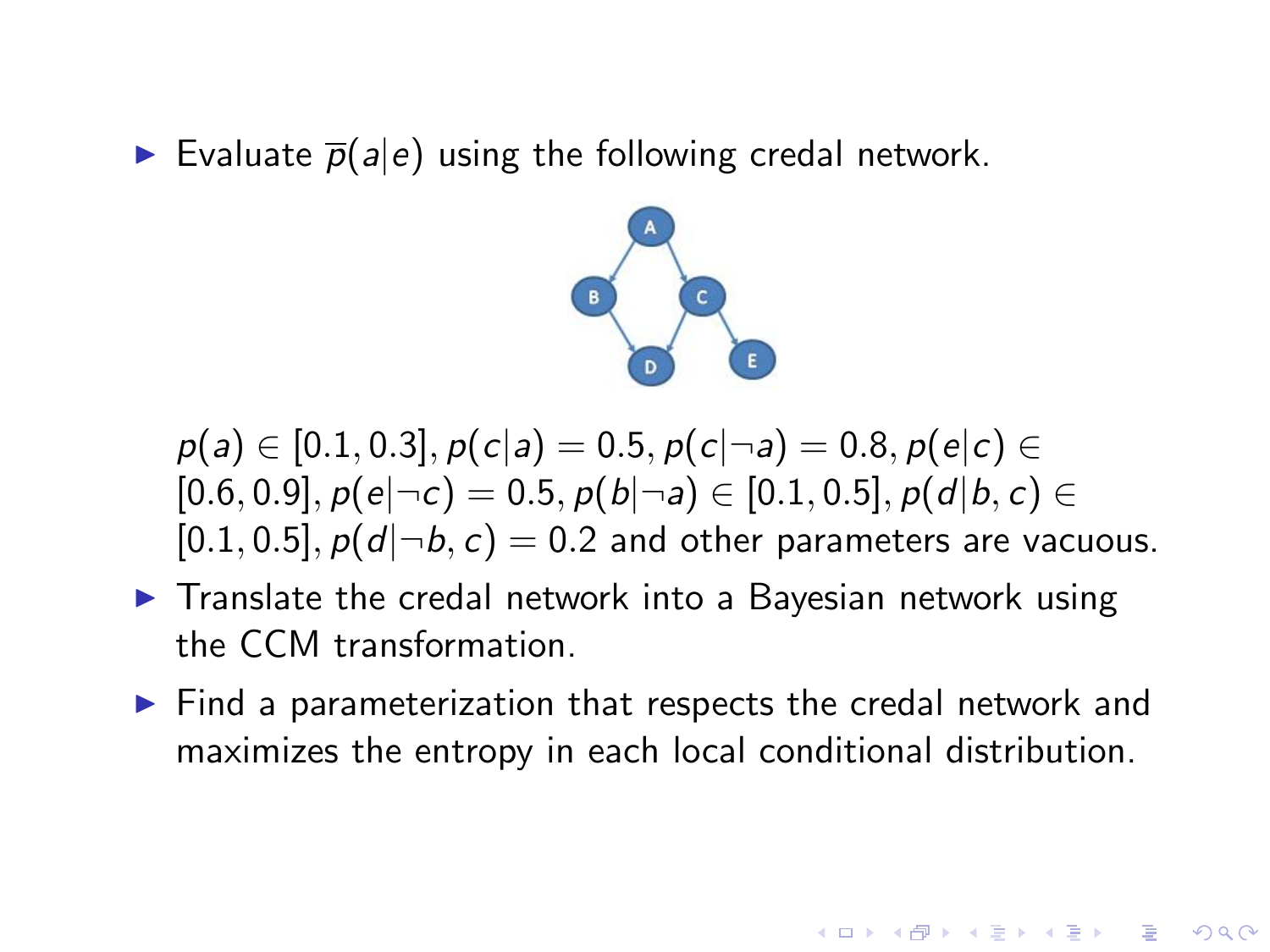$\triangleright$  Use Imprecise Dirichlet Model to learn new intervals to the credal network. Use  $s = 1$ .



 $p(a) \in [0.1, 0.3], p(c|a) = 0.5, p(c|\neg a) = 0.8, p(e|c) \in$  $[0.6, 0.9], p(e|\neg c) = 0.5, p(b|\neg a) \in [0.1, 0.5], p(d|b, c) \in$  $[0.1, 0.5]$ ,  $p(d|\neg b, c) = 0.2$  and other parameters are vacuous.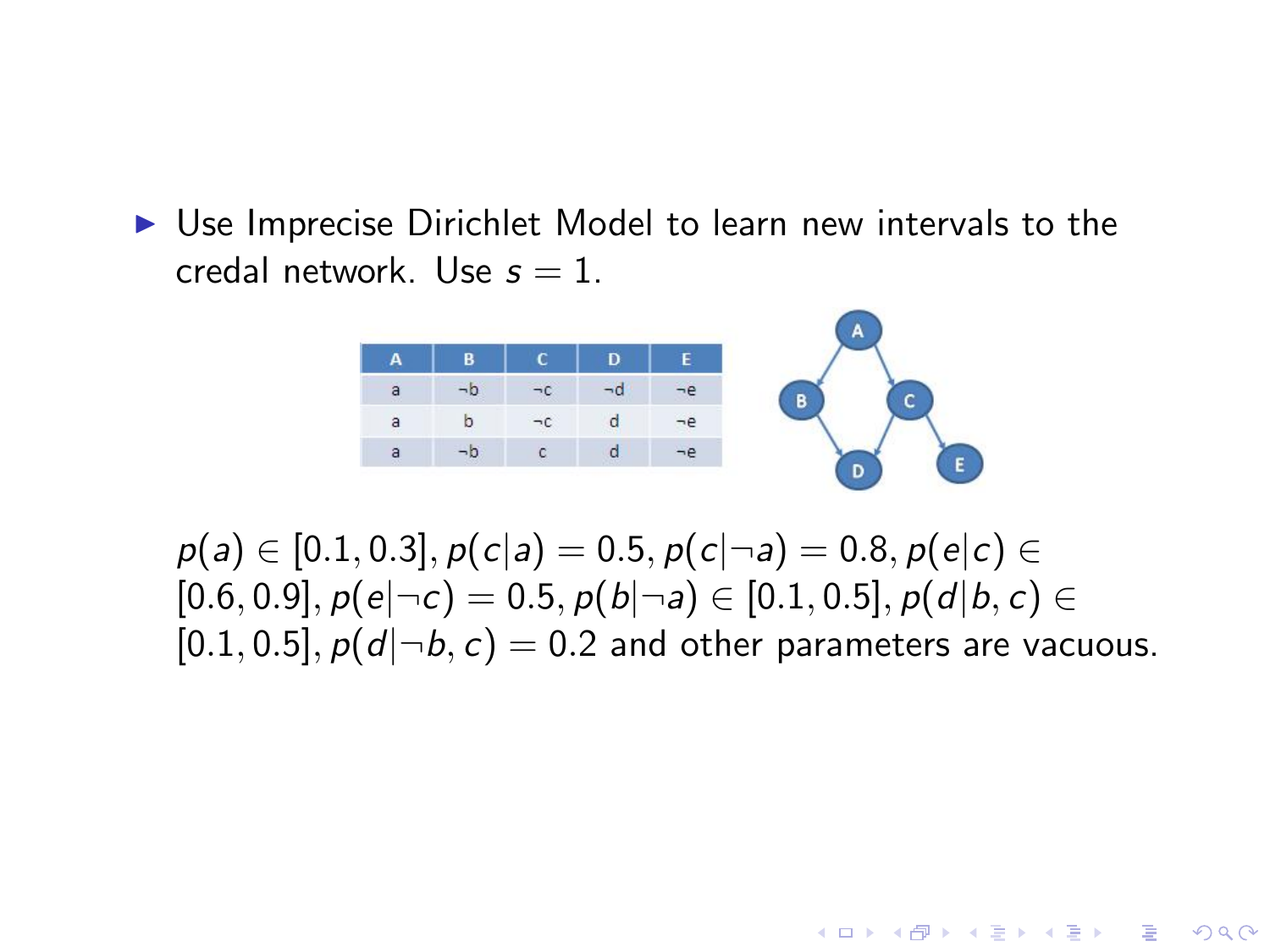- $\triangleright$  Show how to translate a Bayesian network MAP problem to a credal network belief updating inference.
- $\triangleright$  Prove that credal MPE in separately specified polytrees can be solved by MPE in polytree Bayesian networks.

K ロ ▶ K @ ▶ K 할 > K 할 > 1 할 > 1 이익어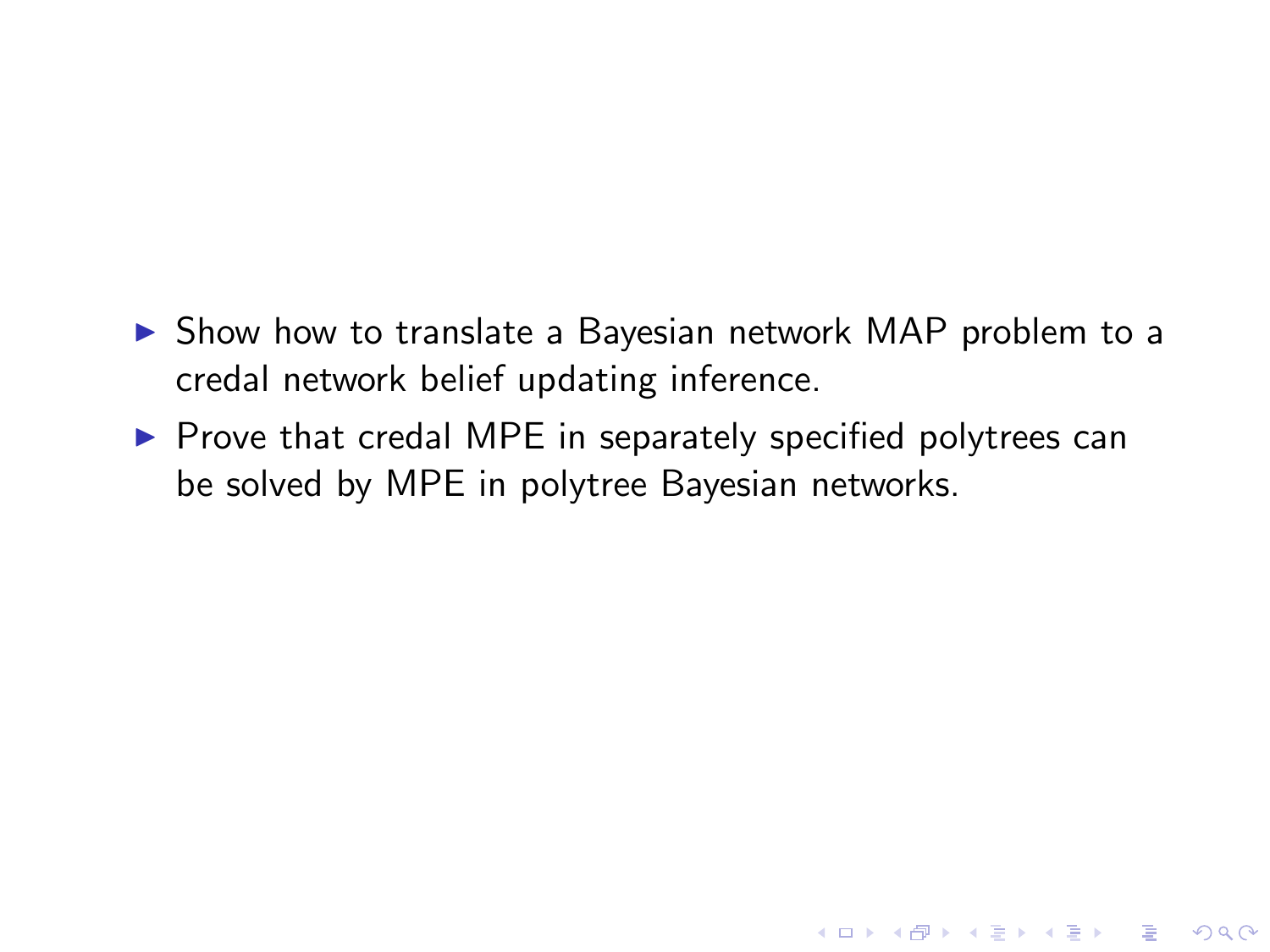- $\triangleright$  Show that A/R+ provides outer approximations for the credal belief updating problem.
- $\blacktriangleright$  In polytrees, which reformulation usually produces a simpler optimization program: variable elimination or the bilinear translation idea? Explain your answer.
- $\triangleright$  Show that no additional constraints is useful while treating binary networks. Provide a useful constraint that could be propagated in a ternary credal network.

**K ロ ▶ K @ ▶ K 할 X X 할 X 및 할 X X Q Q O**